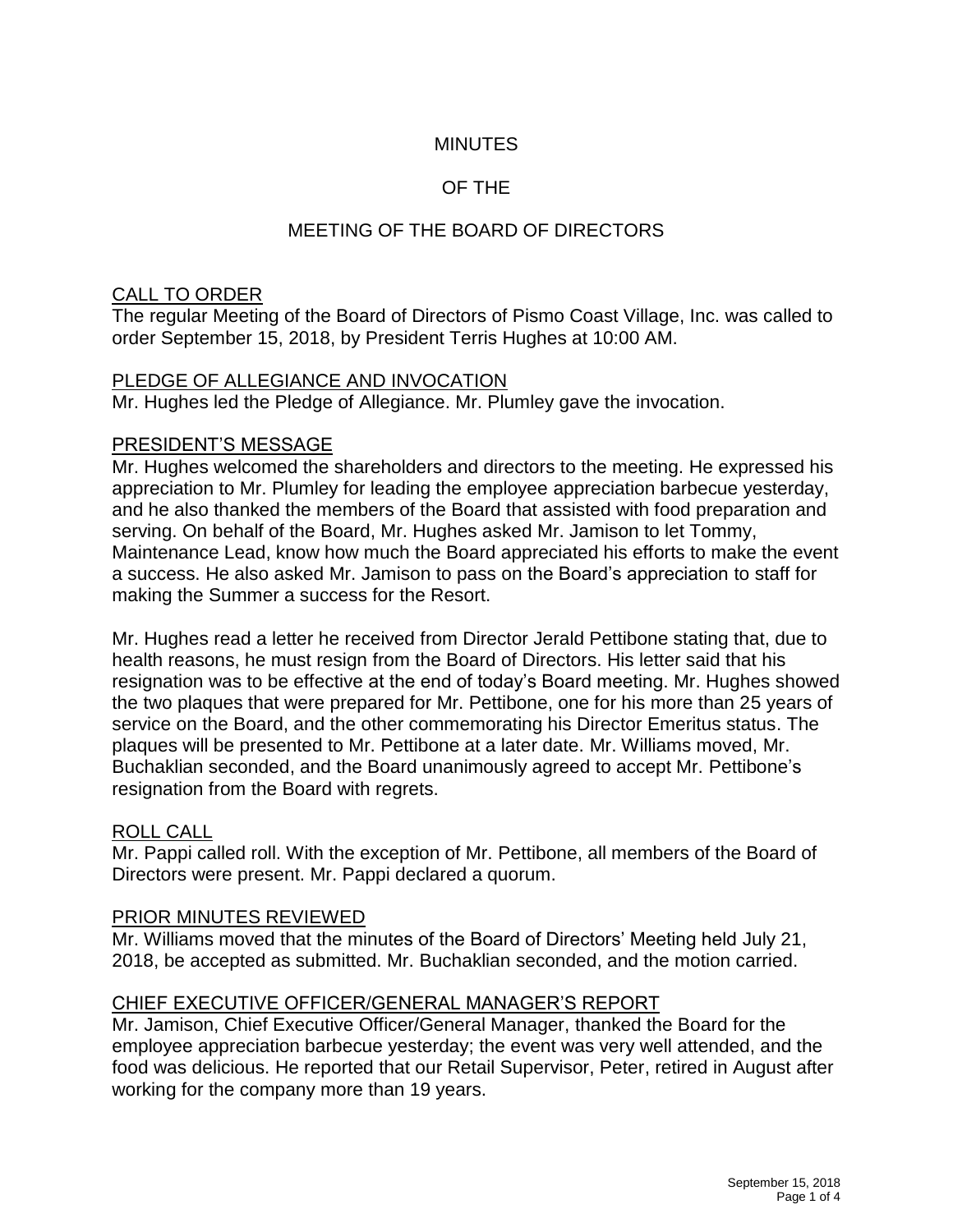He reported that, fiscal-year-to-date, occupancy is ahead of last year by 2,915 site nights, and we are still on track to end this year ahead of last year's record occupancy. It was a busy Summer, and staff is working hard to keep the Resort maintained and our guests happy. Because the Resort was busy, we were unable to complete some of the projects planned for this year, such as relocating palm trees and slurry sealing roads. These projects will need to be scheduled for this coming December and January, when occupancy is reduced.

This installation work for the City of Pismo Beach's new sewer line along Dolliver Street/ Highway One is in still in progress, and we expect in the next few weeks they will start on the construction of the new sewer lift station in the corner of A-Lot. We anticipate that this project will continue well into 2019. Our Trailer Movers are still dealing with lane closures, traffic, visibility and other issues. We have also scheduled application of dust control product in Storage Lot A for September 26, 2018. As a fundraiser for their club, the Boy Scouts will be directing the parking of vehicles for the Pismo Beach Clam Festival in A-Lot on Sat., 10/20/2018.

We are in the resubmittal process for the grading and building permits with San Luis Obispo County for new RV Shop and we are hoping to have the grading permit soon. The County has asked for another oil separator in the property's drainage plan to ensure that fluids that leak from RVs being repaired do not go into the regular water drainage system. The engineers will make this adjustment to the plans. The metal building has been ordered for the property, with expected delivery in December 2018.

Mr. Jamison reviewed the matter of the extraordinary Pacific Gas and Electric billing statement of \$52,000 for June 2018. He was pleased to report that the July statement, which was a little over \$42,000, was back to normal.

In August, Pismo Coast Village made a \$5,000 contribution to the Monarch Butterfly Grove's fundraising drive for a new trailer for docents working at the site, and last week we received a letter thanking us for our donation.

#### EXECUTIVE AND PERSONNEL & COMPENSATION/BENEFITS COMMITTEE REPORT

Mr. Nelson, Chair of the Personnel and Compensation/Benefits Committee reported that a joint meeting of the Personnel and Compensation/Benefits Committee and Executive Committee was held yesterday. All committee members were present. Mr. Jamison also attended. Mr. Nelson also reported that the two committees also held a joint meeting in August specifically for Mr. Jamison's annual employment review and for discussion of the renewal of his contract as CEO/General Manager, which expires September 30, 2018. A special committee consisting of Mr. Nunlist, Mr. Plumley and Mr. Roberts was formed to work with Mr. Jamison on the updating and renewal of the employment contract. Mr. Nelson was pleased to report that a new five-year agreement had been executed to extend Mr. Jamison's contract to serve as CEO/General Manager. During yesterday's joint meeting, Mr. Jamison gave an update on the status of the Resort, and the Committee discussed Mr. Jamison's employment contract.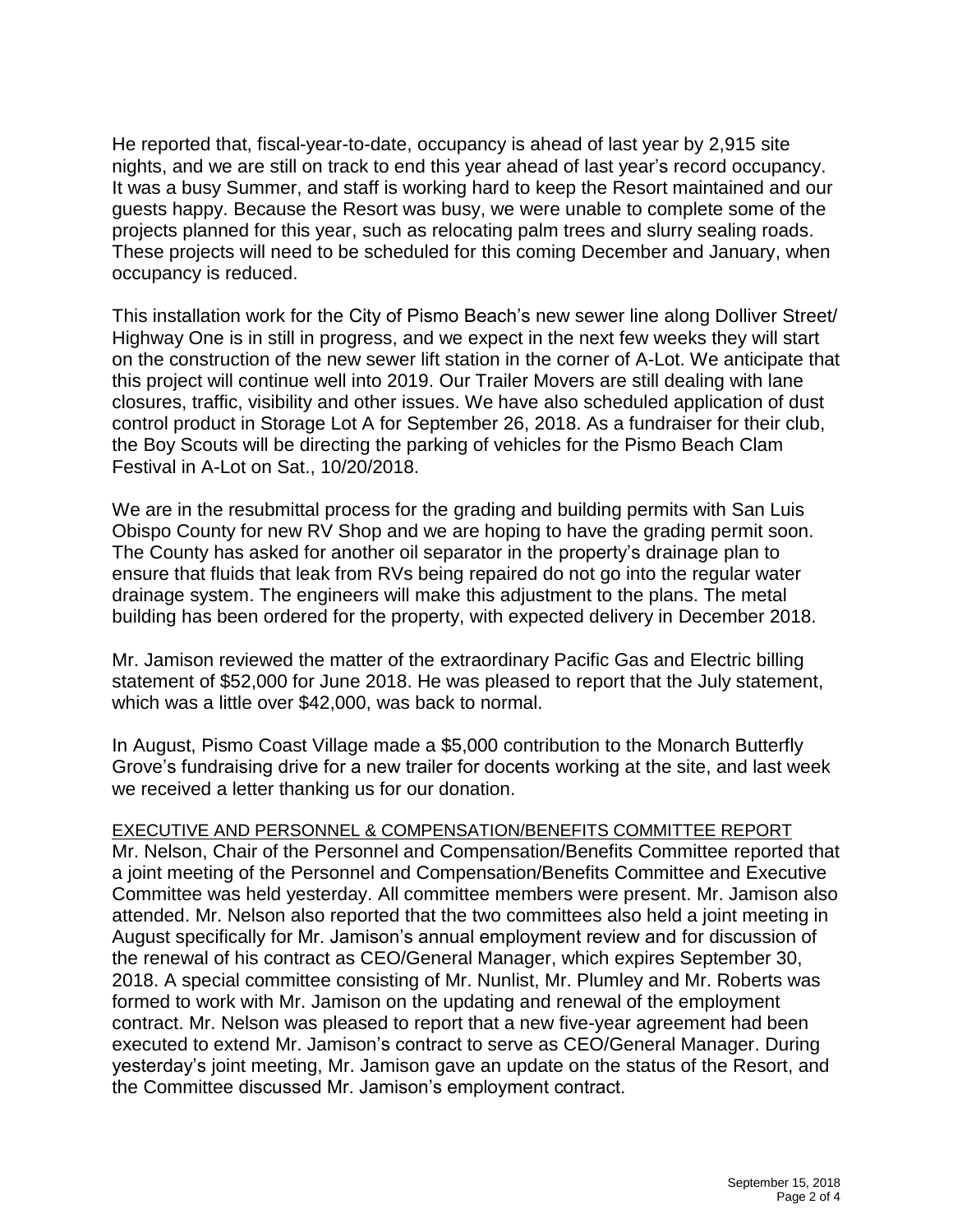## FINANCE COMMITTEE REPORT

Mr. Hardesty, Chair, reported that the Committee met this morning. Except for Mr. Pettibone, all committee members were present. Mr. Hughes and Mr. Jamison also attended. The Finance Committee reviewed the August 2018 financial statement. The balance sheet remains strong. Due to the allocation of funds for the new RV Shop, which has yet not been completed, the capital expenditures for Fiscal Year 2017/2018 came in substantially below budget. The proposed Operating and Capital Expenditures Budgets for fiscal year 2018/2019 were discussed, and a motion will be presented during Closed Session.

## OPERATIONS COMMITTEE REPORT

Mr. Plumley, Chair, said that the Operations Committee met this morning. All committee members were present. The Committee discussed the rules and regulations, the reservation process, and dogs in the Resort. They also reviewed comments submitted on car passes, comments posted on [www.guestreviews.com](http://www.guestreviews.com/) and other comments received from guests.

### AUDIT COMMITTEE REPORT

Mr. Enns, Chair, said the Committee met yesterday. All committee members were present. Mr. Hardesty and Mr. Jamison also attended. The Committee discussed the financial status of the Company and capital improvements. Also discussed were concerns about Brown Armstrong CPA's fiscal year end audit in October. Mr. Enns confirmed that there would be Audit Committee members present during that process.

## ENVIRONMENTAL, HEALTH & SAFETY ADVISORY COMMITTEE REPORT

Mrs. King, Chair, reported that the Committee met yesterday morning with all committee members were present. Also attending were Mr. Hughes, Charles Amian, Operations Manager, and Rodrigo, Housekeeping Department Lead. Mr. Amian gave an update on accidents and injuries to guests and employees since the Committee's last meeting. The Committee interviewed Rodrigo and discussed routines and suggestions for improvements. The Committee agreed that the Housekeeping staff are generally to be commended for the cleanliness of not only the restrooms, but the Resort in general. The List of Advisories were reviewed, and four of the nine items listed have been completed. Accompanied by Mr. Amian, the Committee inspected the restrooms and made notes with him concerning items that need attention, like ceiling vent cleaning and additional emergency lighting in the ADA-restrooms. In addition, Rodrigo had pointed out areas where the concrete and/or pavement has been raised by growing plants or tree roots. These areas should be leveled to prevent the potential for trip and fall accidents.

## NOMINATING COMMITTEE REPORT

Mr. Hearne, Nominating Committee Chair, reported that the Committee met yesterday. The Committee interviewed two returning candidates for the Board of Directors, reviewed the Active Board Application Packet Log, and discussed all current Board members' performance. The Committee also recently received new applications from two candidates whose current applications have or will soon expire from active status.